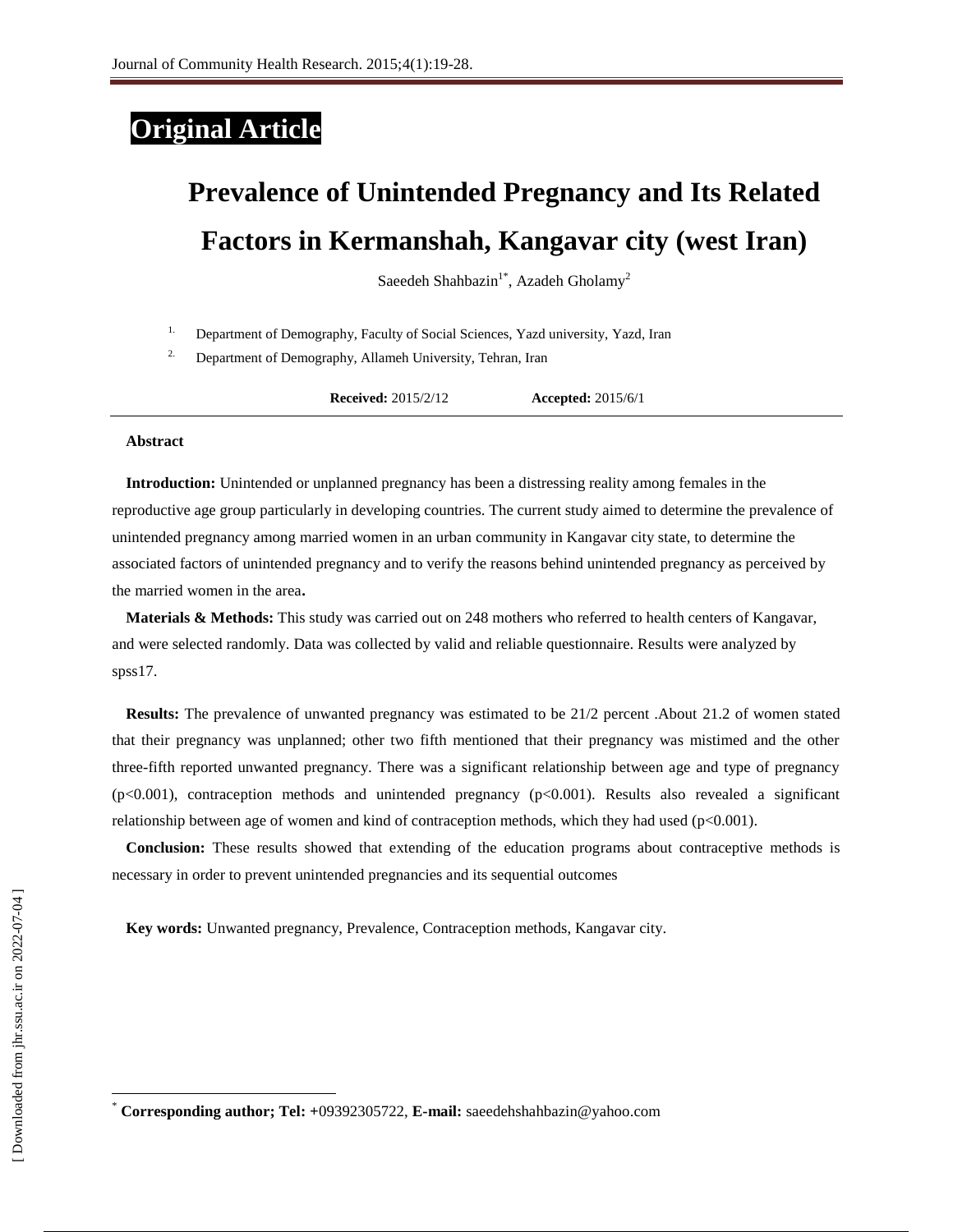#### **Introduction**

Unintended pregnancy is a Health- cultural problem and, it affects not only women but also their families, society and nations. / Unintended pregnancies are defined as those that occur at an inopportune time, as a result of unfavorable circumstances, or among women who do not want to have children <sup>[1]</sup>. Unintended pregnancies are present an important social problem all over the world, but are more frequent in developing countries  $^{[2]}$ . The level of unintended pregnancy due to health *social and* economic complications can be used as a healthy indicator <sup>[3]</sup> yearly, approximately One-third of 200 million pregnancies in all over the world are unintended  $[4]$ . despite all efforts on family planning In Iran, several studies have reported unintended pregnancy to 18-23 or even 25-35 age groups  $[5-11]$ , considering young population of Iran, this fact needs more attention. Unintended pregnancy can occur among women from every social, demographic and economic class  $[12]$ , but generally has two reasons: first, non-accessibility of contraceptive, illegal sexual behavior, religious beliefs, lack of knowledge about the role of contraceptive methods in preventing unintended pregnancies, economic limitations, disagreement of family members and their fears of probable consequences of contraceptives on their fertility in the future so that they do not use any contraceptive methods. Second, failure of contraceptive methods  $[13, 14]$ . Many studies on unintended pregnancy had

shown that unintended pregnancies are associated with a number of negative consequences. Women with an unintended pregnancy are more likely to have delayed or received inadequate prenatal care  $[15]$ , they have poorer health outcomes and are more likely to experience spousal abuse <sup>[16]</sup>. Unintended births are associated with delayed prenatal care, smoking during pregnancy, not breastfeeding the baby, poorer health during childhood, and poorer outcomes for the mother and the mother-child relationship  $[17]$ , so that this situation affects the health of both mother and child.

Abortion is another maternal health risk associated with unintended pregnancy and, in the developing countries this can result in serious long-term problems  $[18]$  when the procedure is carried out in an unsanitary setting or by unskilled medical personnel [19]. Thus an unintended pregnancy effect two important indicators of health, maternal and child mortality. On the other hand, avoiding unwanted pregnancy can reduce maternal mortality and hospital spending [20].

Thus, according to the prevalence of unintended pregnancies among women and its adverse impacts on human health and its socialeconomic development, its prevalence in different parts of Iran, which is due to religious and cultural conditions prevailing in the country, that leads to unsafe illegal abortion. It is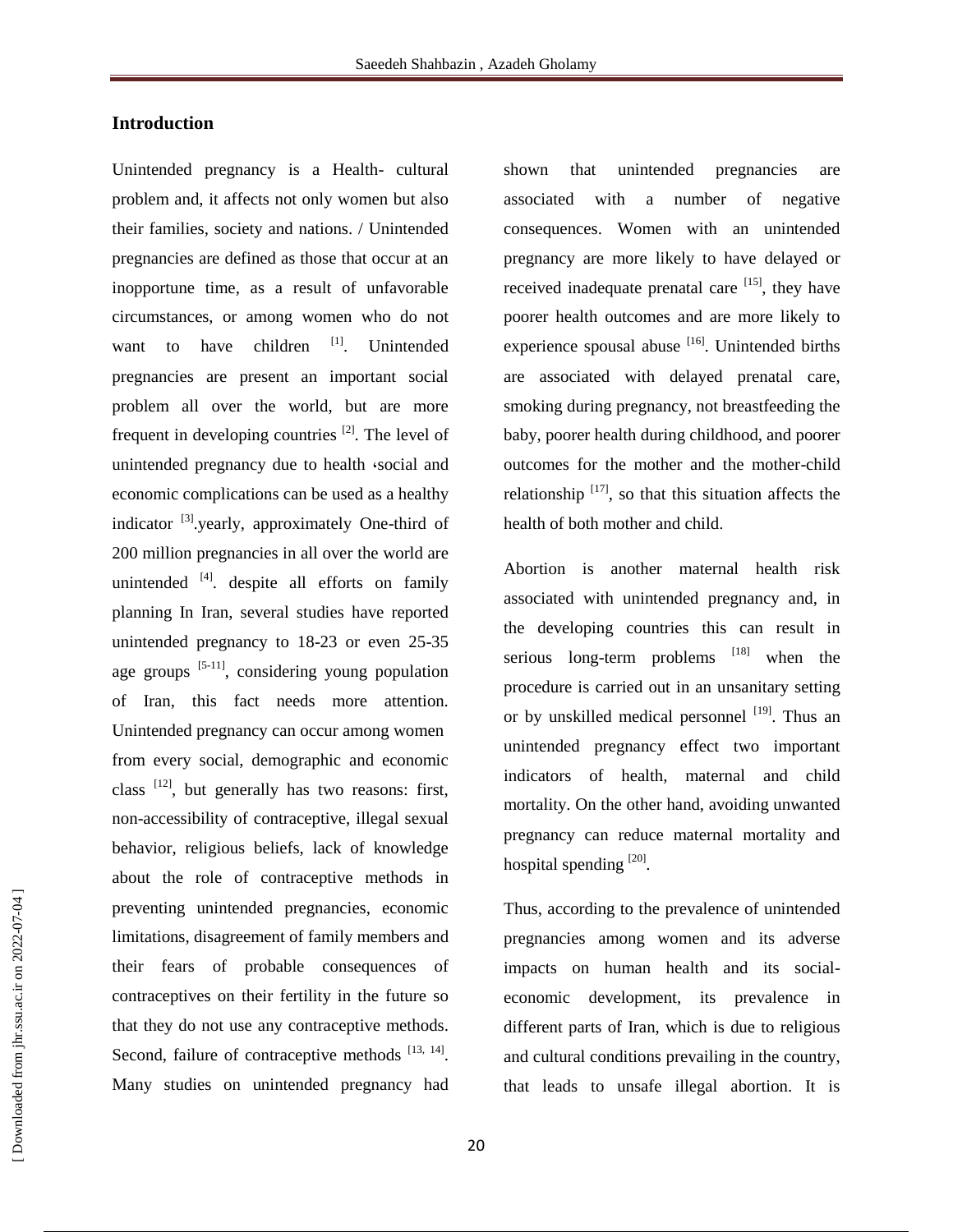necessary to reduce unintended pregnancies to develop effective strategies for the prevention of unintended pregnancies, it is necessary to understand the causative agents of unintended pregnancies and its consequences.

The analyses presented in this report examined the risk factors associated with having an unintended pregnancy, in kangavar city. Social and economic indicators, as well as demographic signs, will be assessed for their influence on the probability that a woman has an unintended pregnancy.

### **Materials & Methods**

The data for this cross-sectional study were collected from a representative sample of 248 pregnant mothers' ages from 15–49 in Kangavar, districts of Kermanshah, Iran at 2014. The population of this study was all of married women 15-49 years of Kangavar who were pregnant and referred to health centers of the city. On the basis of data of these centers, there were about 700 pregnant women that referred to theses health centers, so according to Cochran formula we selected randomly 248 pregnant women and required data were collected through questionnaires completed by pregnant women. According to the subject of study, a researchermade questionnaire (without name) included questions on age, education, employment, type of contraception and type of pregnancy, was given to women. The collected data were analyzed by SPSS17 software and using descriptive statistics and statistical tests.

### **Results**

**Distribution of Respondents by Socio-Demographic Characteristics:** In this research 248 mothers attended in kangavar´s health centers, were studied. Demographic characteristics of the participants are presented in Table 1. According to the findings, the mean age of mothers was  $31.3 \pm 7.4$  (18-50 years old). More than one half of the respondents (60.1%) were from 26-35 age group, The youngest (`18- 25years) respondents accounted for 17.3% and the oldest (>36years) accounted for 22.6% of the total respondents. Furthermore, 7.7 % and 41.1% had primary education and diploma education, respectively. 46.4 % had bachelor and 4.8% had Master's degree and higher. Also 27 % of mothers were employed and 73 % were unemployed.

As seen in the (table 1), almost half of the women participating in the study (47.6%) had used contraceptive pills, and the rest had used IUD (21.8), withdrawal (15.7%), Condoms (2.4%) and injection (12.5%) (See table1).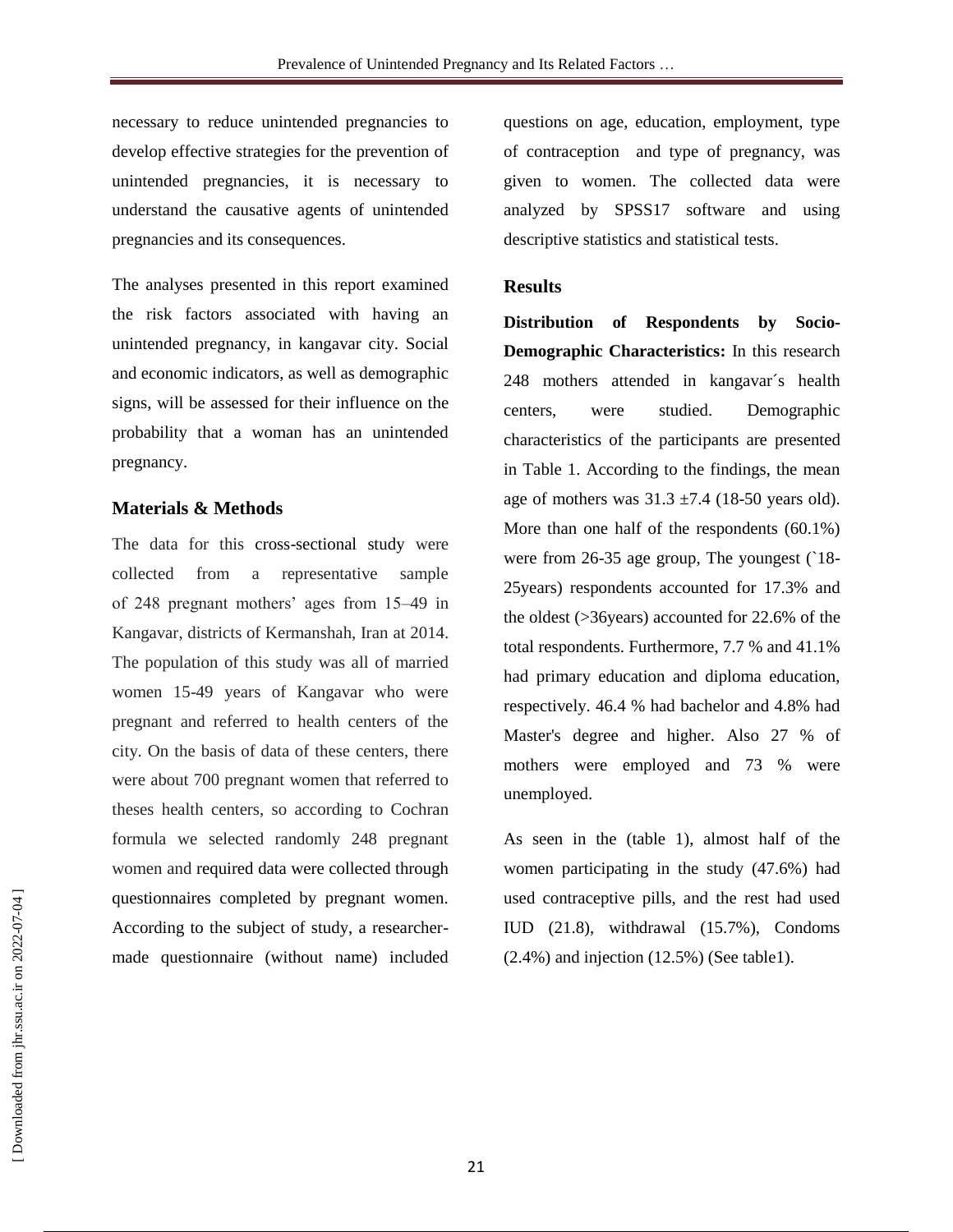|                   |                      | (n) | (%)  |
|-------------------|----------------------|-----|------|
| Type of pregnancy | Intended pregnancy   | 178 | 71.8 |
|                   | Unintended pregnancy | 70  | 28.2 |
| <b>Education</b>  | primary              | 19  | 7.7  |
|                   | Diploma              | 102 | 41.1 |
|                   | Bachelor             | 115 | 46.4 |
|                   | Master and higher    | 12  | 4.8  |
| Age group         | 18-25                | 43  | 17.3 |
|                   | $26 - 35$            | 149 | 60.1 |
|                   | $36 - 50$            | 53  | 22.6 |
| <b>Employing</b>  | employed             | 67  | 27   |
|                   | unemployed           | 181 | 73   |
| Contraceptive use | withdrawal           | 39  | 15.7 |
|                   | <b>IUD</b>           | 54  | 21.8 |
|                   | pill                 | 118 | 47.6 |
|                   | Condoms              | 6   | 2.4  |
|                   | injection            | 31  | 12.5 |

**Table 1**: Frequency distributions of individual variables of pregnant women

**Prevalence of Unintended Pregnancy**: From 248mothers participating in the study, 178 (71.8%) had planned pregnancy, whereas 70 mothers (21.2) stated unplanned pregnancy and, about two fifth of these mothers mentioned that they wanted their current pregnancy, later (mistimed=40%) while the other three-fifth srated that they did not want their current pregnancy at all (Unwanted  $=60\%$ ) Of these, 91.4 % said that the cause of their pregnancy was failures in contraception.

**Effective factors on type of pregnancy**:In the following section we have discussed the influence of various factors on the type of pregnancy.

To evaluate the effects of age on type of pregnancy, T-test was used to compare means. As shown in table2, the mean age of pregnant women who had an unwanted pregnancy (33.3 years old) was higher than those who had planned pregnancy (30 years old) (see table2).

According to results, T-test showed a significant relationship between the age of women and type of pregnancy (p=0.006). In fact, data revealed that older mothers, have more intended pregnancy than younger mothers. This means that, younger mothers had more unintended pregnancy than older ones.

| Type of pregnancy         | <b>Number</b> | mean         | t-test               |
|---------------------------|---------------|--------------|----------------------|
| <b>Intended pregnancy</b> | 178           | $33.5 + 7.1$ | $T = 2.77$           |
| Unintended pregnancy      | 70            | $30.4 + 7.4$ | $\text{Sig} = 0.006$ |

**Table2**: The t-test results based on age and type of pregnancy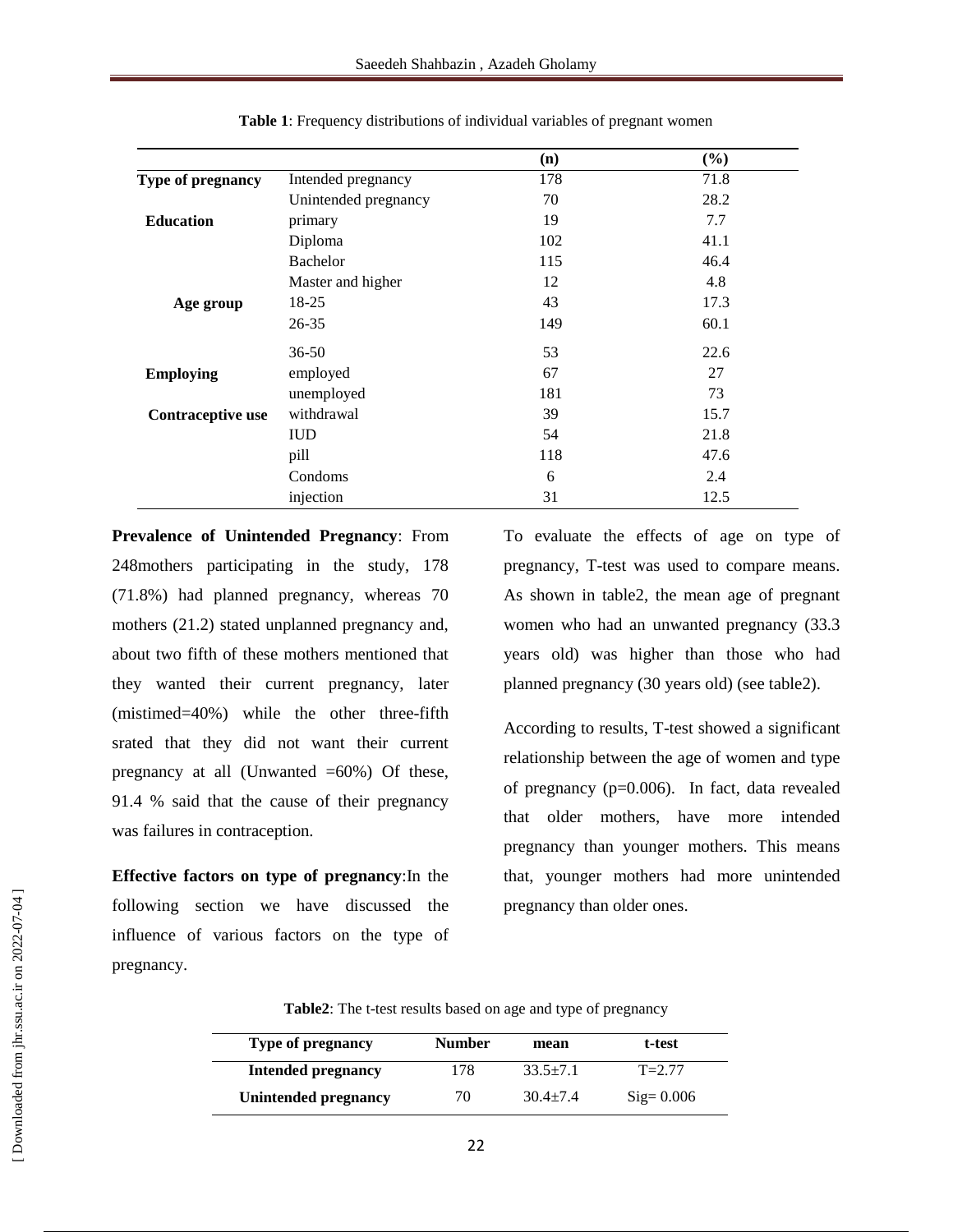And in Table 3, we have discussed the effect of level of education; employment and kind of contraception methods on type of pregnancy, in this respect chi-square test was used. Results showed that there is no significant relationship between level of education and unintended pregnancy. in addition, there is no significant relation between employment and unintended pregnancy. In fact this test showed that, education and employment had no effects on

intended or unintended pregnancy. But as evidence, there is a significant relationship between type of contraception methods and unintended pregnancy (P=0.001). In other words, using of various contraception methods had different effects on type of pregnancy. Women who used withdrawal, IUD and condom, had more unwanted pregnancy than those who used pill, (table 3).

| Type of pregnancy |                   |          |            |                                  |           |  |
|-------------------|-------------------|----------|------------|----------------------------------|-----------|--|
| <b>Variables</b>  |                   | Intended | Unintended | value                            | sig       |  |
|                   |                   | $\%$     | $\%$       |                                  |           |  |
| <b>Education</b>  | primary           | 68.4     | 28.2       | Chi-Square=                      | 0.950     |  |
|                   | Diploma           | 71.6     | 33.3       | 0.35                             |           |  |
|                   | Bachelor          | 73       | 27         |                                  |           |  |
|                   | Master and higher | 66.7     | 33.3       |                                  |           |  |
| <b>Employing</b>  | employed          | 68.7     | 31.3       | Phi and<br>Cramer's $V = -0.042$ | 0.507     |  |
|                   | unemployed        | 72.9     | 27.1       |                                  |           |  |
| Contraceptive use | withdrawal        | 28.2     | 71.8       | Phi and                          | $0.001**$ |  |
|                   | <b>IUD</b>        | 63       | 37         | $Cramer'sV=$                     |           |  |
|                   | pill              | 91.5     | 8.5        | 0.50                             |           |  |
|                   | Condoms           | 66.7     | 33.3       |                                  |           |  |
|                   | injection         | 67.7     | 32.3       |                                  |           |  |

With regards to the influence of age and contraceptive methods on type of pregnancy, in this part we discussed the relation between these two major factors. For this, to investigate

the relationship between age of mothers and the contraceptive methods they used analysis of variance between groups and F was used. The results are presented in (tables 4).

| Contraceptive use | number | mean  | S.D    | S.E    |
|-------------------|--------|-------|--------|--------|
| withdrawal        | 39     | .2821 | .45588 | .07300 |
| <b>IUD</b>        | 54     | .6296 | .48744 | .06633 |
| pill              | 118    | .9153 | .45588 | .02575 |
| Condoms           | 6      | .6667 | .51640 | .21082 |
| injection         | 31     | .6774 | .47519 | .08535 |
| total             | 248    | .7177 | .45101 | .02864 |

**Table4-1**: descriptive table of mean age and contraception methods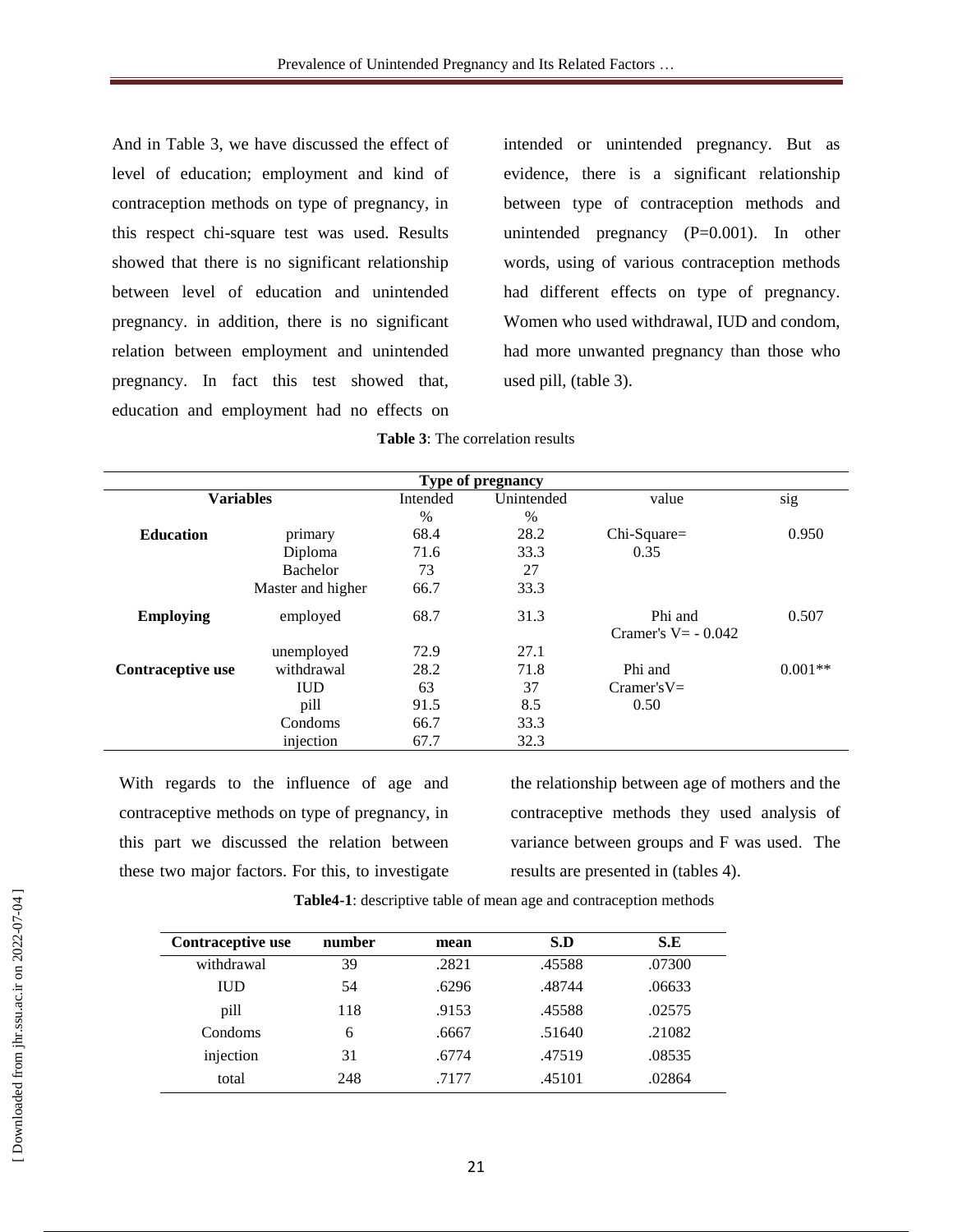|                          | Sum of<br><b>Squares</b> | df  | <b>Mean Square</b> | F      | sig   |
|--------------------------|--------------------------|-----|--------------------|--------|-------|
| <b>Between</b><br>Groups | 12.492                   | 4   | 3.123              | 20.103 | 0.001 |
| Within<br>Groups         | 37.750                   | 243 | .155               |        |       |
| total                    | 50.242                   | 247 |                    |        |       |

**Table4-2:** One-way analysis of variance on mean age of mothers and contraceptive methods

As the results show, the average use of contraceptive methods is different according to the age of mothers. Analysis of variance was used to examine the difference. The results are shown in (Table 4-2). As it is evidence, there is a significant difference between mean age of mothers and kind of contraception methods they

used. Based on the results, it can be said that there is a significant difference between mean age of mothers and type of contraception methods that they had used, But to clarify more precisely and to show the direction of this difference, we have used Scheffe test. The results of this test are shown in (Table 4-3).

**Table4-3**: Scheffe test results on the mean age and contraception methods

|                |            | withdrawal      | <b>IUD</b>               | pill            | Condoms                  | injection                |
|----------------|------------|-----------------|--------------------------|-----------------|--------------------------|--------------------------|
| <b>Scheffe</b> | withdrawal | $\qquad \qquad$ | 0.002                    | 0.001           | 0.295                    | 0.002                    |
| test           | <b>IUD</b> | $0.347*$        | $\overline{\phantom{0}}$ | 0.001           | 0.998                    | 0.990                    |
|                | pill       | 0.633           | $0.285*$                 | $\qquad \qquad$ | 0.686                    | 0.166                    |
|                | Condoms    | 0.384           | 0.037                    | $-0.248$        | $\overline{\phantom{a}}$ | 0.998                    |
|                | injection  | $0.395*$        | 0.047                    | $-0.237$        | 0.0105                   | $\overline{\phantom{0}}$ |

Based on the results obtained, the relationship between maternal age who had used withdraw with who had used I.U.D, pill, injection and those who had used pill and who had used I.U.D were significant. This means that the mothers who use I.U.D, were older than who use withdraw, while mean age of mothers who use pill were higher than mothers who use I.U.D and injection. And also mothers who use injection, were older than who use withdraw.

**Table 5:** Multivariate logistic regression

| variables             |                    | Odds ratio   |           | p              |  |
|-----------------------|--------------------|--------------|-----------|----------------|--|
| age                   |                    | $-2.1$       | 0.954     | 0.035          |  |
| Contraceptive*<br>use | <b>IUD</b><br>pill | 3.04<br>6.68 | 4.1<br>27 | 0.002<br>0.001 |  |
|                       | condom             | 1.99         | 7.2       | 0,046          |  |
|                       | injection          | 3.26         | 6.3       | 0.001          |  |

\*Reference variable withdrawal method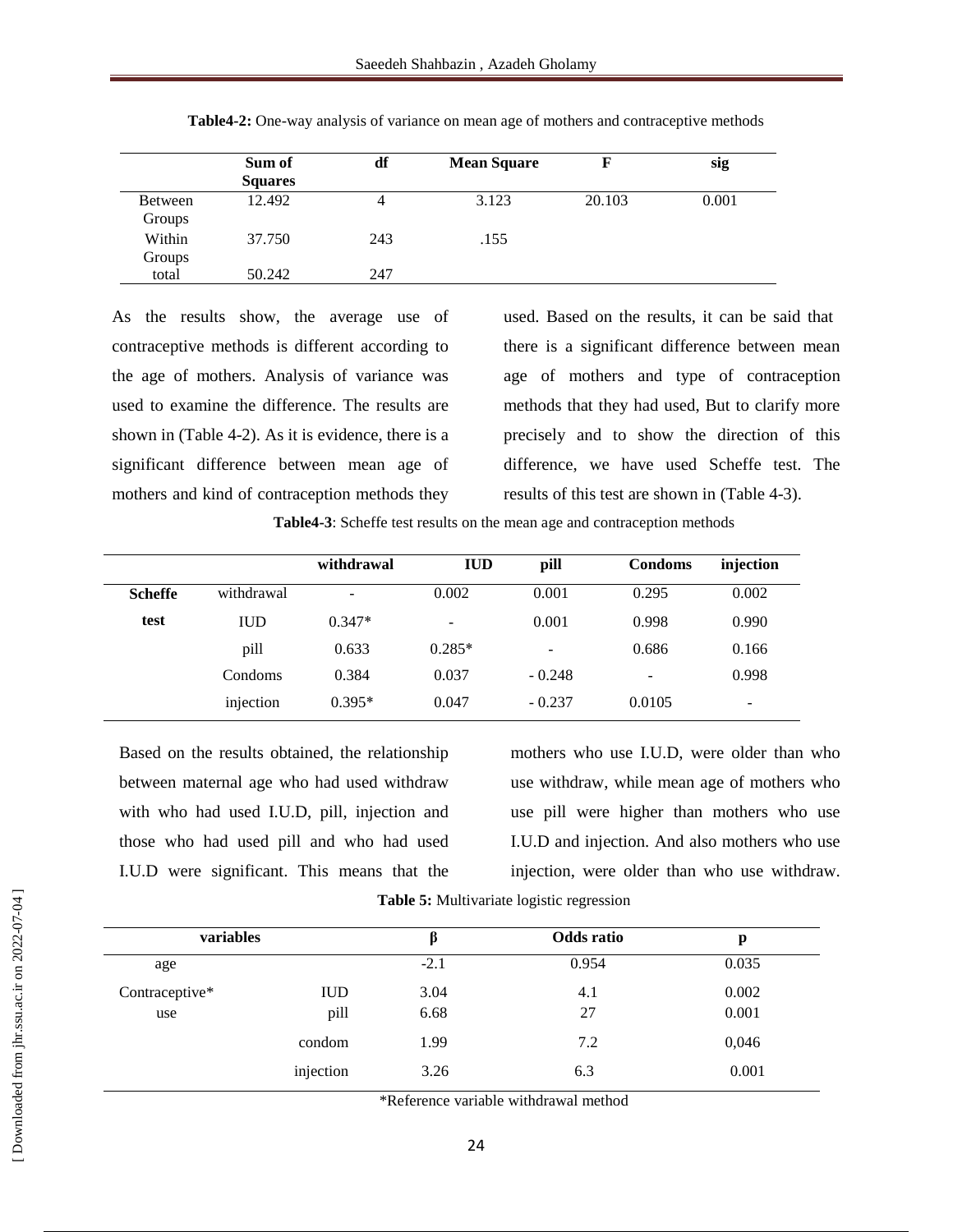Table 5 shows the results of multivariate logistic regression analysis. We used a logistic regression model to assess risk factors associated with unintended pregnancy. The variables we considered were age, education, employment status of mothers and kind of Contraceptive use. As we can see in table, just age of mothers and kind of contraceptive use were effective variables. As shown in Table 5, Age has a negative relationship with unwanted pregnancy. This means that with increasing age of mothers the risk of unwanted pregnancy decreases and vice versa, the risk of unwanted pregnancies increases with reducing maternal age. The next effective variable is the type of contraceptive use. According to the results, the risk of unwanted pregnancy of mothers who use IUD is 4 times less than mothers use withdrawal method. Also the risk of unwanted pregnancy with using pill is 27 times less, condoms 7 times less and injection 6 times less than using the withdrawal method.

#### **Discussion**

This study has shown that the proportion of unintended pregnancy among married women of reproductive age in compared to the total of Iran, is nearly high, as it was reported that 21.2% of women had unintended pregnancy while this rate for Iran, had reported 27.9% for years 2008-  $2013$ <sup>[20-32]</sup>.

It is noteworthy that people in this survey, were mothers who had attended to health centers, as a result it does not include women who had abortion, so we can say that the more percentages of pregnancy were unintended in Kangavar city. With analyzing the effective factors on unintended Pregnancy, the result showed that, there are not significant relationships between levels of education, employment of mothers and type of their pregnancy, whereas age and contraception methods had prominent effect on type of pregnancy.

This study has shown that the lower the age of mothers, the higher the probability of having current pregnancy as an unintended. While some other study such as Exavery and et al (2014) in Tanzania<sup>[32]</sup>, obtained the similar results. But it is contrary to study conducted in currently married pregnant women in Iran <sup>[34]</sup> and all women of reproductive age in Nigeria<sup>[35]</sup> and Nepal Also the results showed that all mothers who experienced unintended pregnancy knew the cause of this, the type of their contraception method which they used. Many studies have noted that one of the major causes of unintended pregnancy is failure of contraception methods  $[10,$ 35-37] .

#### **Acknowledgements**

The authors would like to thank administration of health center of kangavar for their assistance in this project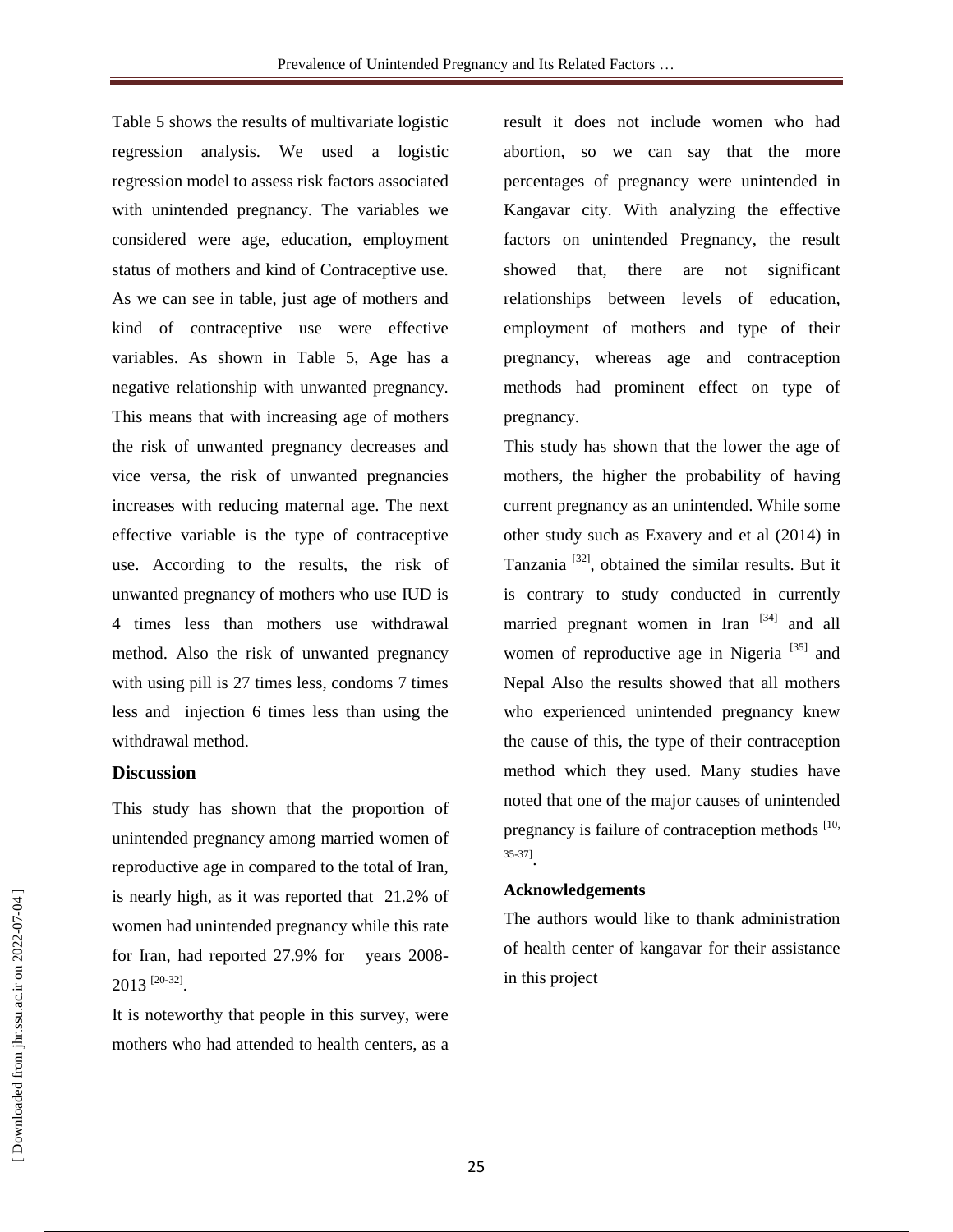#### **References**

- 1. Santelli, J, Roger R, Kendra H, et al. Unintended pregnancy working group. The measurement and meaning of unintended pregnancy. Perspectives on Sexual and Reproductive Health. 2003;35(2):94-101.
- 2. León Aguirre DG, Billings D. Unwanted pregnancy and unsafe abortion: women and health learning package developed by the network: TUFH Women and Health Taskforce 3th, 2007. Available in http://www.thenetworktufh.org/sites/default/files/attachments/basic\_pages/pdf
- 3. Ghazizadeh S, Lessan-Pezeshki M, Khatami M, et al. Unwanted pregnancy among Kidney transplant recipients in Iran. Transplantation Proceeding 2005;37: 085-3086.
- 4. Sanaei nasab H, Tavakoli R, Tavakoli H, et al. Unwanted pregnancy and Factors Influencing it in Pregnant Mothers referring to Semnan's health centers. World Applied Sciences Journal.2010;9(2):199-203.
- 5. Sadat-Hashemi SM, Ghorbani R, Majdabadi HA, et al. Factors associated with contraceptive use in Tehran,Iran. The European Journal of Contraception and Reproductive Health Care. 2007;12(2):148-153.
- 6. Vizshafar F, Mehdizadeh Naderi KH. Prevalence of unwanted pregnancy and its relevant factors in patients referred to Lar and Grash hospital. Iranian Journal of Obstetrics, Gynecology and Infertility. 2005;8:101-110 (Persian).
- 7. Health vice-chancellor of Arak medical university. Why unwanted pregnancy? Determination of unwanted pregnancy in province base of IMES result in 2005. Health proclamation. 2008;(16):2-4 (Persian).
- 8. Shokravi A, Howden F, Champan PH. A study on the effective factors of unwanted pregnancies in pregnant women of Tehran city. Reproduction and Infertility: 2004;5:249-258 (Persian).
- 9. Nojoumi M, Zeinali Z. Study of Unwanted Pregnancy Prevalence and Related Factors inWomen Referred to Prenatal Clinics of Akbar Abadi and Rasoul-e-Akram Hospitals in 2002. Journal of Iran Univercity Medical Science. 2005;12:195-200 (Persian).
- 10. Pour Heidari M, Sozany A, Shamallan N. Prevalence of Unwanted Pregnancies and 428 their correlates in pregnant women in Shahrood, Iran. Payesh 2007;6(1):63-70 (Persian).
- 11. Peyman N, Hidarnia AR, Ghofrani Pour F, et al. The relationship between perceived self-efficacy and contraceptive behaviors among Iranian women referring to health centers in Mashhad in order to decrease unwanted Pregnancies. Reproduction and Infertility. 2007;8:78-90 (Persian).
- 12. Bankole A, Oye-Adeniran B. A, Singh S, et al. Unwanted Pregnancy and Induced Abortion In Nigeria: Causes And Consequences.Newyork: Guttmacher institute; 2006.
- 13. Geog 102. Population, Resources and the Environment. Available from: // people Hofstra. Edu//faculty/jean-PaulRodrigue.
- 14. Who. 2005. Making pregnancy safer. Available from[: www.who.int.](http://www.who.int/)
- 15. Hromi-Fiedle AJ, Perez-Escamilla R. Unintended pregnancies are associated with less likelihood of prolonged breast-feeding: An Analysis of 18 Demographic and Health Surveys. Public Health Nutrition 2006;9(3):306-12.
- 16. Johnson K, Zoubi O, Wulfe M. Mistimed and Unwanted Pregnancies in Jordan. Department of Statistics Amman, Jordan. ORC Macro Calverton, Maryland, USA ;2004. Available in http://pdf.usaid.gov/pdf\_docs/PNADA695.pdf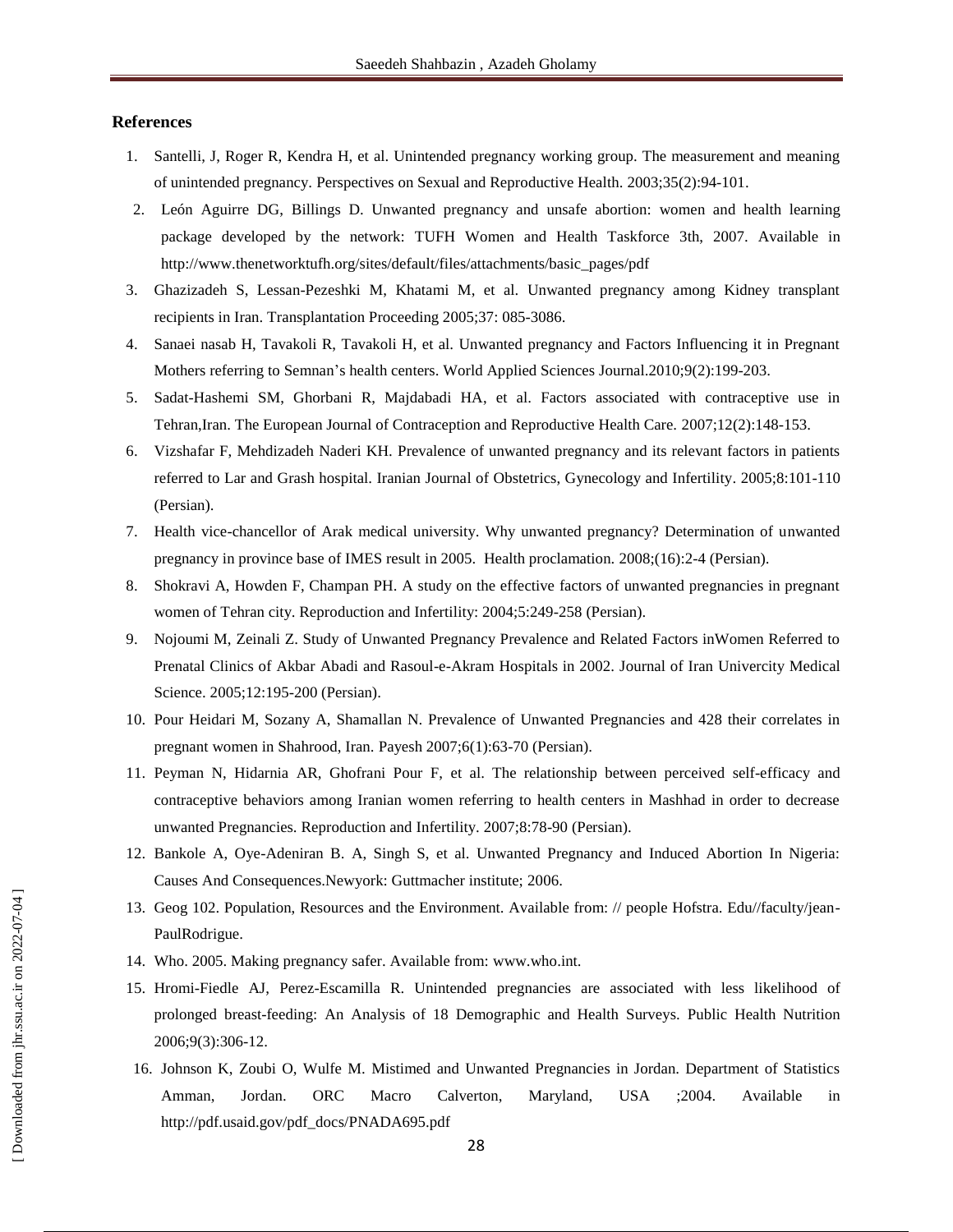- 17. Mosher W.D, Jones J, Abma J.C. Intended and Unintended Births in the United States: 1982–2010. Journal of National Health Statistics Reports. 2012;55:24.
- 18. Adhikari R, Soonthorndhada K, Prasartkul P. Determinants of Unintended pregnancy among currently pregnant married women in Nepal. *BMC* International Health and Human Rights. 2009;9:17
- 19. Roudi-Fahimi F, Abdul Monem A. Unintended Pregnancies in the Middle East and North Africa. Population Reference Bureau. Available in ./www.prb. org/ Publications /Reports /2010/unintendedpregnancies.aspx
- 20. Kiani MA, Khakshour A, Vakili R, et al. Prevalence of Unwanted Pregnancy and its Related Factors in Women Mashhad City in 2013, Journal of North Khorasan University of Medical Sciences. 2013;5(2):430.
- 21. Asfya A. Application of health Belief Model in the prevention of unwanted pregnancies in women's health study covered the area south of Tehran 2001-2002 (thesis). Tehran:Tehran University of Medical Sciences;2003:191(Persian).
- 22. Bashardoost N, Eftekhar H, Zamani F, et al. How to treat with unwanted pregnancies?.Journal of research in Medical Science. 2000;5(10):27-30 ( Persian).
- 23. Rakhshani F, Ansari Moghaddam AR, Tehrani H. Prevalence of unwanted pregnancy and associated factors in Zahedan, 1999. Journal of research in Medical Science 2003; 8(3):40-3 (Persian).
- 24. Zamani F, Eftekhar Ardebili H, Bashar Doost N, et al. The behavior of women confronted with unwanted pregnancies. Journal of Health Faculty Health Research Institute 2003;6(2):55-62 (Persian).
- 25. Kasmaei P. Study of prevalence and some correlative factors with unwanted pregnancies. Journal of Gilan University of Medical Science. 2004;12(48):61-6 (Persian).
- 26. Fallah Zadeh H. Survey on unplanned pregnancies in pregnant women in Yazd. Journal of Shahid Sadoghi University Medical Science Health Services. 2001;4(9):98-102 (Persian).
- 27. Hajian K. The prevalence of unwanted children and its affecting factors in Babol. Journal of Mazandaran University Medical Science. 2004 45(14):35-42(Persian).
- 28. Abazari F, Arab M, Abbasszadeh A. Relationship of unwanted pregnancy and fertility behavior in pregnant women who visited maternity wards of Kerman hospitals. Journal of Reproductive Infertility. 2003;4(1):39- 46.
- 29. Hamdela B, Abebe GM, TilahunT. Unwanted Pregnancy and Associated Factors among Pregnant Married Women in Hosanna Town, Southern Ethiopia. PLoS One.2012;7(6). Available from: [http://www.plosone.org/article/info:doi/10.1371/journ al.pone.0039074.](http://www.plosone.org/article/info:doi/10.1371/journ%20al.pone.0039074)
- 30. WHO. Regional Office for the East Mediterranean. Country Cooperation Strategy for WHO and Sudan 2008-2013. Sudan. Available from http://www.emro.who.int/about-who/country-cooperation-strategy/
- 31. Kassa N, Berhane Y, Worku A. Predictors of unintended pregnancy in Kersa, eastern Ethiopia, 2010. Reprod Health. 2012;12(9):1.
- 32. Exavery A, Malick Kanté A, Njozi M, et al. Predictors of mistimed, and unwanted pregnancies among women of childbearing age in Rufiji, Kilombero, and Ulanga districts of Tanzania. Journal of Reproductive Health. 2014;11:63
- 33. Abbasi-Shavazi MJ, Hosseini-chavoshi M, Aghajanian A, et al. Unintended pregnancies in the Islamic Republic of Iran: Level and Correlates. Asia-Pacific Population Journal. 2004;19(1):27-38.